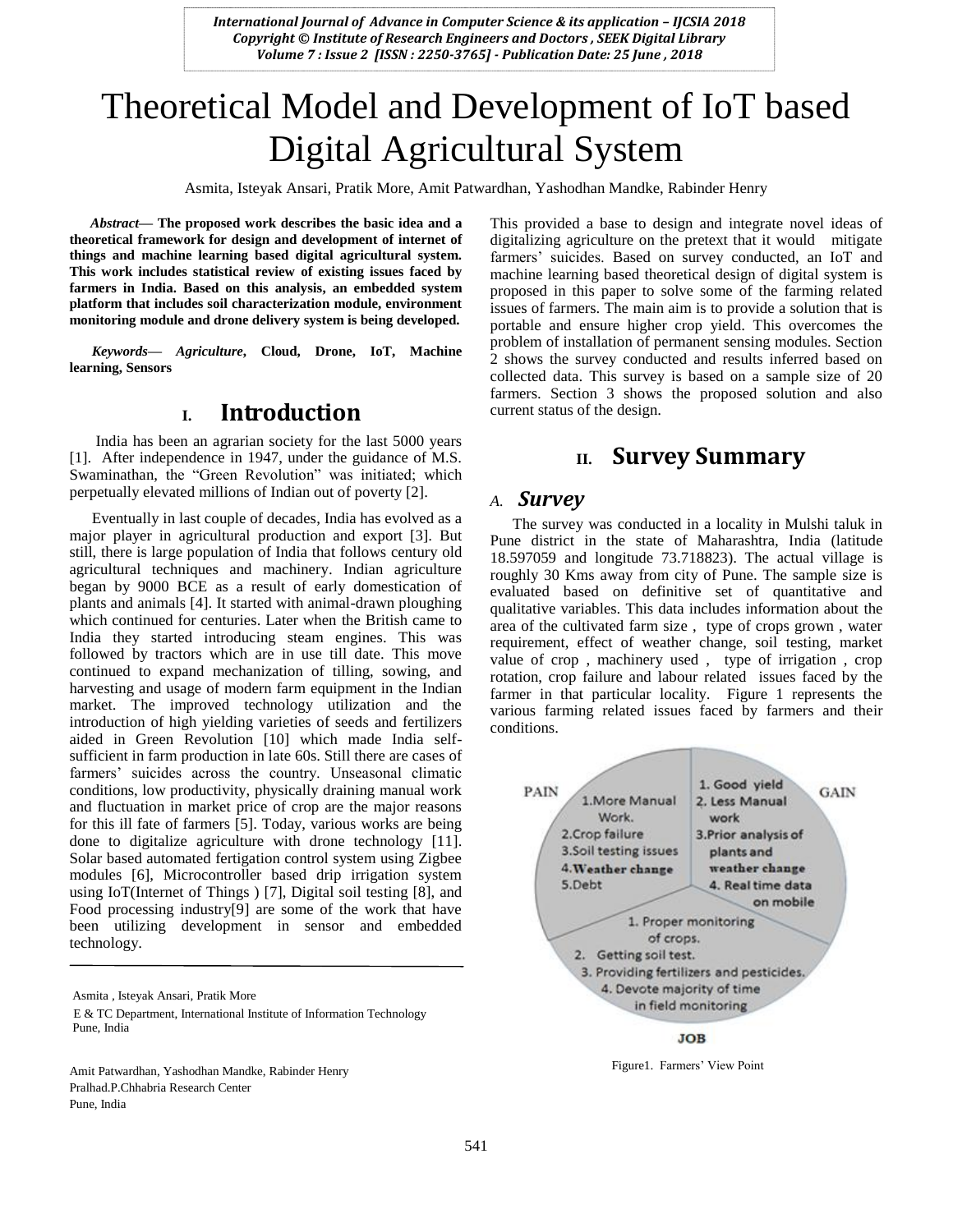#### *B. Analysis*

Figure 2 shows the statistical analysis. It is the average rating of various parameters given by farmers based on recorded interactions. It shows how a particular parameter affects farmers and the extent to which it plays a role.



Figure 2. Statistical Analysis of Problems

Multiple field visits were done to interact with farmers. This was carried out to get first-hand information about the current scenario of farming related issues. The statistical analysis is scaled between 1 to 5. As per the survey, agriculture requires a lot of physical work and proper monitoring. There is a great risk of crop failure due to unseasonal weather condition and improper monitoring. This statistical analysis shows the following major problems faced in agriculture specific to geographical location - 1) Unseasonal weather condition 2) Crop failure 3) Manual labour 4) Poor crop yield 5) Low market price of crop. This paper theoretically describes about the solution that could reduce the risk of crop failure to ensure higher productivity and at the same time gives a brief description of the development of the design. The proposed method is explained in section 3. The proposed method is explained in section 3.

# **III. Proposed Solution**

 The proposed design includes solution based on the different cultivatable areas of the farms.

 In this paper portable solution is presented that could be suitable for both small and large farm area. It has been experimented to overcome the drawback of portability associated with wireless sensor network.





Figure 3 shows the block diagram. The proposed design uses concept of machine learning, IoT and cloud to make system portable and give efficient analysis through smart device for small fields [15]. The use of hyperspectral imaging makes it possible to accurately analyse plant health

# *A. Design for Small / Indoor farms*

Figure 4 shows the proposed design for small farming (less than 2 hectares) and indoor farming like Green House farming and plant factory of Japan [12].



Figure 4. Proposed Design for Small Farms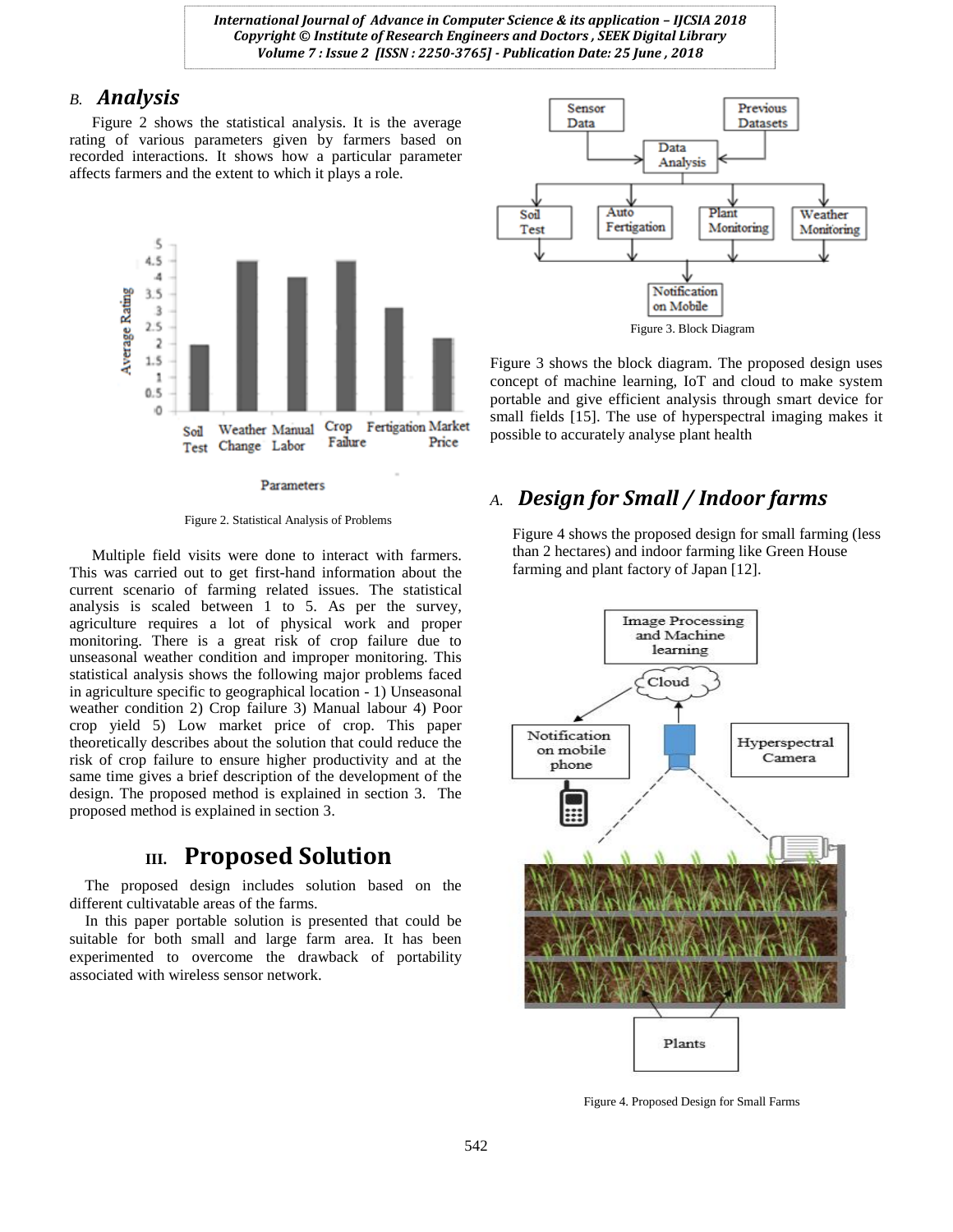The system design consists of hyperspectral camera deployed in field that measures and records the spectral information of light reflected from plants. The range of hyperspectral sensor varies from visible/near infrared region (380nm-1000nm) to long spectral region (8-12 microns) [16]. The spectral analysis identifies the problems of weed, plant disease and NPK deficiency. The reflective properties of the plants are affected due to multiple agricultural stresses. The design module for indoor farming consists of white light source like LED bulbs. Healthy and affected crops reflect the light differently. Hyperspectral sensor detects small changes in the physiology of the plants.



Figure 5. Flowchart of Proposed Solution

 Figure 5 shows the flowchart of proposed solution. Image processing algorithms are used to pre-process the images captured by hyperspectral camera. In order to acquire better result, different factors are considered which include resizing of image, noise removal and image enhancement [17]. The proposed solution uses bilateral filter technique for noise removal.

 The pre-processed image is send to cloud through IoT. Over Cloud, image segmentation is done to extract the region of interest by masking out the background. The required features like, spectral reflectance, colour, shape, texture are extracted from image using Open Source Computer Vision (Open CV) in Python. These extracted datasets are provided for

supervised learning using multiclass Support Vector Machine (SVM) algorithm. The algorithm comprise of training sets and testing datasets. The datasets consist of features extracted from captured image. This provides the system with the intelligence to identify any affected area of farm, the area that requires pesticides and fertilizers, the weather condition and proper timing of harvesting and sowing to get better crop yield. These information and notification are sent to customers through mobile applications. Having received the notification customers can trigger the required action like, water pump control. To achieve higher agricultural productivity yields, the weeds need to be identified and managed effectively. Traditionally used chemicals for managing weeds cause issues with economic losses, environment pollution, and unsafe foods. To deal with such issues chemicals should be used precisely and applied accurately according to the requirements. Therefore, detecting and analysing the information of spraying targets is a critical process. The availability of prior information of affected area helps the farmers to take early remedy. This would save the entire field from being damaged.

#### *B. Design for Large Farms*

 In case of large fields, drone technology is used to collect data through powerful imaging sensors.



Figure 6. Design for Large Farms

 Figure 6 shows the proposed design model for large farm. Similar to small farm model, remote sensing technique proposed here needs some initial data input sets for pre-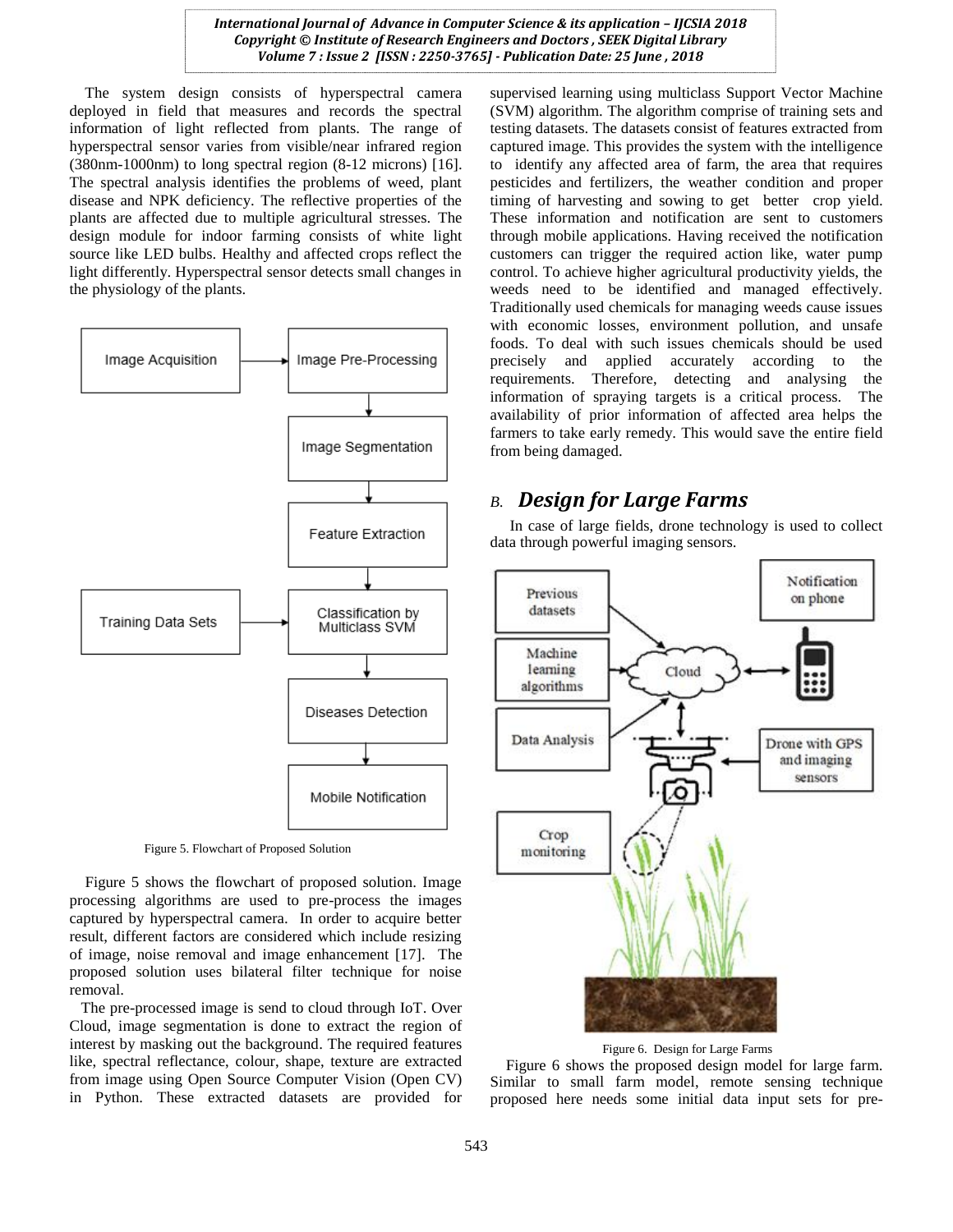processing. These pre-processed data is used in SVM machine learning algorithm to make a system model. This system receives the current set of data using IoT. The intelligent decision taken is then provided to farmers which can be accessed from anywhere. The sensors used include hyperspectral imaging for plant health monitoring [13]. The spectral properties of plants are useful to remotely monitor the contents of the nutrients [14]. The large amount of data generated is intelligently used to predict the ideal type of crop that farmers should select to increase crop productivity. Figure 7 shows the prototype demo model of the drone.



Figure 7. Prototype model of Drone

## **IV. Future Scope**

 Applying IoT and data analysis with machine learning into agriculture could revolutionize smart agriculture. There will soon be "Internet of Agriculture". Even a minor disease in one small section of field could destroy the complete farm. The proposed model could intimate farmers regarding plants disease in advance. This could be done by sending notification on an app that would show the location of field through mapping and also by notifying the proper remedies. This could also be extended to auto plantation, auto fertilizing and pesticides spraying. User can just draw the pattern on the app and accordingly the plantation would be done. The uncertainty in climatic change causes great loss. The proposed model would notify the climatic change well in advance and accordingly, harvesting or plantation could be done. This would reduce risk of crop failure. This model could be applied to emerging indoor farming as well.

# **V. Conclusion**

The proposed model has the potential to bring smart green revolution using the concept of IoT and machine learning. This system ensures better crop yield and better returns from the market. It reduces wastage of water and fertilizers. Thus smarter and efficient decision could be taken. Hence, chances of crop failure could be reduced to a great extent. The development of each module is being communicated to different journals.

#### *References*

- [1] Barth, F.2001. Features of Person and Society under Agrarianism.
- [2] Wikipedia, https://en.m.wikipedia.org/wiki/M.\_S.\_Swaminathan, M.S.Swaminathan [Accessed: September 21, 2017]
- [3] Wikipedia, https://e.m.wikipedia.orgg/wiki/Agriculture\_in\_India , Agriculture in India. [Accessed: September 21, 2017]
- [4] Wikipedia,https://e.m.wikipedia.orgg/wiki/History\_of\_agriculture\_in\_th e\_Indian\_subcontinent , History of agriculture in the Indian subcontinent [Accessed: October 14, 2017]
- [5] Wikipedia,

https://en.wikipedia.org/wiki/Farmers%27\_suicides\_in\_India, Farmers' suicide in India. [Accessed: October 21, 2017]

- [6] S. Venkatraman, L. Devandra Kumar, E. Anish, V.X. Abinesh and M. Anto Bennet, " Solar powered automated fertigation control system for terrace farming using zigbee". Middle-East Journal of Scientific Research 24 (Techniques and Algorithms in Emerging Technologies): 401-407, 2016.
- [7] G.Parameswaran, K.Sivaprasath, "Arduino based drip irrigation system using internet of things". IJESC
- [8] Balwant Singh and Viacheslav I. Adamchuk, " Digital (on- the- go) soil testing advances".
- [9] Suiqiong Li, Aleksandr Simonian, and Bryan A. Chin, "Sensors for Agriculture and the Food Industry".
- [10] A. K. Sharma, Seema Wahab, Rashmi Srivastava, "Agricultural diversification".
- [11] Alfonso Torres-Rua, "Drones in Agriculture: An overview of current capabilities and future directions".
- [12] Toyoki Kozai, "Plant Factory in Japan current situation and perspectives".
- [13] D. Ramakrishnan\* and Rishikesh Bharti, "Hyperspectral remote sensing and geological applications".
- [14] P.C. Scharf, J.P. Schmidt, N.R. Kitchen, K.A. Sudduth, S.Y. Hong, J.A. Lory, and J.G. Davis, "Remote sensing for nitrogen management"
- [15] Akash Raj N, Balaji Srinivasan, Deepit Abhishek D, Sarath Jeyavanth J, Vinith Kannan A, "IoT based Agro Automation System using Machine Learning Algorithms". International Journal of Innovative Research in Science, Engineering and Technology (An ISO 3297: 2007 Certified Organization) Vol. 5, Issue 11, November 2016.
- [16] Headwall, "Hyperspectral imaging for remote sensing appplications".
- [17] Zarreen Naowal Reza, Faiza Nuzhat, Nuzhat Ashraf Mahsa, Md. Haider Ali, "Detecting Jute Plant Disease Using Image Processing and Machine Learning". Electrical Engineering and Information Communication Technology (ICEEICT), 2016 3rd International Conference.

About Author (s):



Asmita E & TC Department, International Institute of Information Technology Pune, India